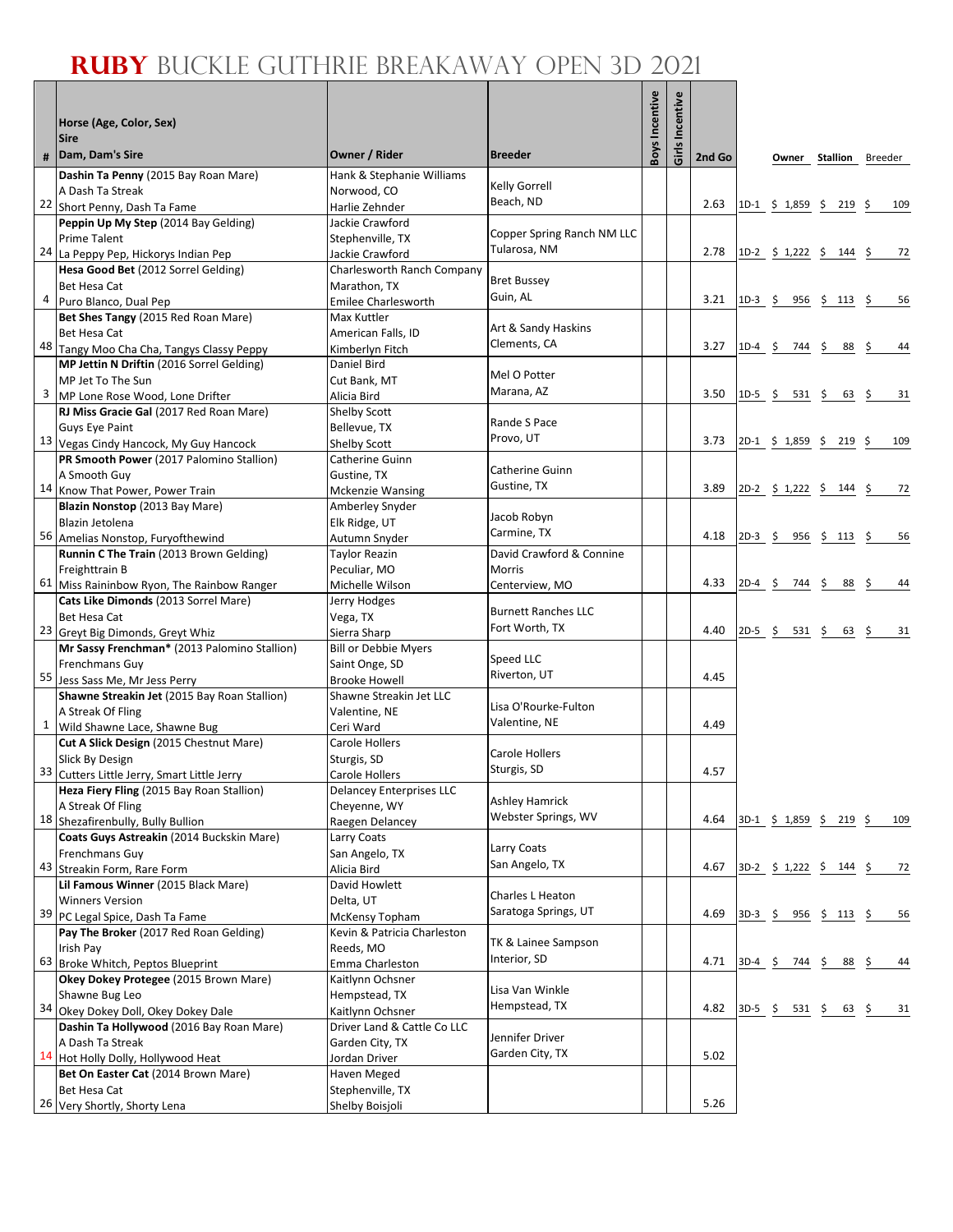| #  | Horse (Age, Color, Sex)<br><b>Sire</b><br>Dam, Dam's Sire             | Owner / Rider                  | <b>Breeder</b>                          | <b>Boys Incentive</b> | Girls Incentive | 2nd Go |
|----|-----------------------------------------------------------------------|--------------------------------|-----------------------------------------|-----------------------|-----------------|--------|
|    | Fling Me The Cash (2014 Bay Roan Gelding)                             | Jessica Beck                   |                                         |                       |                 |        |
|    | A Streak Of Fling                                                     | Pauls Valley, OK               | <b>Atwood Quarter Horses Inc</b>        |                       |                 |        |
| 25 | SDP Spoonful of Cash, Hes A Peptospoonful                             | Cadence Crawford               | Kenwood, CA                             |                       |                 | 5.31   |
|    | Paid For This Face (2016 Palomino Stallion)                           | TK & Lainee Sampson            |                                         |                       |                 |        |
|    | Irish Pay                                                             | Interior, SD                   | Gary & Andrea Peterson                  |                       |                 |        |
|    | 50 French Fancy Face, Frenchmans Guy                                  | Lainee Sampson                 | Rapid City, SD                          |                       |                 | 5.53   |
|    | Irish He Is (2016 Bay Gelding)                                        | Bryan Lange                    |                                         |                       |                 |        |
|    | <b>Irish Pav</b>                                                      | Harrison, NE                   | Nichole Logan                           |                       |                 |        |
|    | 40 Ms Bay Rooster, Senor Gallo Rojo                                   | Kaycee Werdel                  | Rapid City, SD                          |                       |                 | 5.57   |
|    | Gunnin Thru Traffic (2016 Bay Mare)                                   | Kirk Johnston                  |                                         |                       |                 |        |
|    | <b>Traffic Guy</b>                                                    | Anderson, TX                   | Kirk Johnston                           |                       |                 |        |
|    | 47 Fletchs Pistol, Royal Fletch                                       | Loni Kay Lester                | Anderson, TX                            |                       |                 | 5.81   |
|    | Sanjos Streak N Turn (2016 Bay Roan Gelding)                          | Robin Montague                 |                                         |                       |                 |        |
|    | A Streak Of Fling                                                     | Bandera, TX                    | Sally Miller                            |                       |                 |        |
|    | 12 Sanjos Rose, San Jo Lena                                           | Robin Montague                 | Kirbyville, TX                          |                       |                 | 6.12   |
|    | Designed Ta Reign (2016 Bay Mare)                                     | Jimi Lou Woodward              |                                         |                       |                 |        |
|    | Slick By Design                                                       | Decatur, TX                    | Jimi Lou Woodard                        |                       |                 |        |
| 6  | Reign Of Fame, Bully Bullion                                          | Shyra Cline                    | Weatherford, TX                         |                       |                 | 6.42   |
|    | Lets Get Rollin (2014 Sorrel Gelding)                                 | Jessica Asher                  |                                         |                       |                 |        |
|    | Blazin Jetolena                                                       | Tazewell, TN                   | <b>Busby Quarterhorse LLC</b>           |                       |                 |        |
|    | 37 Rollin Nickie, As Good As Nick Gets                                | Ceri Ward                      | Millsap, TX                             |                       |                 | 7.08   |
|    | Bet Shesa Hot Spot (2017 Red Roan Mare)                               | Shelby Boisjoli                |                                         |                       |                 |        |
|    | <b>Bet Hesa Cat</b>                                                   | Stephenville, TX               | Tamyra Kay Mefford                      |                       |                 |        |
|    | 30 Spotlight On Cherie, Spots Hot                                     | Shelby Boisjoli                | Edmond, OK                              |                       |                 | 12.54  |
|    | Betyer Bottom Dollar (2017 Bay Roan Gelding)                          | Leslie Pryor                   | Winthrop W. & Judith A.                 |                       |                 |        |
|    | Bet Hesa Cat                                                          | Moore Haven, FL                | Aldrich                                 |                       |                 |        |
| 5  | Chula Chica, Chula Dual                                               | Shelby Boisjoli                | Killeen, TX                             |                       |                 | 13.30  |
|    | Paddys Whiskey Guy (2013 Red Roan Gelding)                            | <b>Stephanie Williams</b>      |                                         |                       |                 |        |
|    | A Streak Of Fling                                                     | Norwood, CO                    | Brian & Lisa Fulton                     |                       |                 |        |
| 60 | Paddys Lena Whiskey, Paddys Irish Whiskey                             | Harlie Zehnder                 | Valentine, NE                           |                       |                 | 13.39  |
|    | Watch Streak Go (2010 Bay Roan Mare)                                  | Jenna Lawrence                 |                                         |                       |                 |        |
|    | A Streak Of Fling                                                     | River Falls, WI                | Jeffrey Hoier                           |                       |                 |        |
|    | 28 Miss Watch Poco Pine, Docs Leo Poco Pine                           | Lacy Dunsmore                  | Herman, NE                              |                       |                 | 13.43  |
|    | Hesa Smart Rocker (2014 Sorrel Gelding)                               | Paige Belle Wiseman            |                                         |                       |                 |        |
|    | Rockin W                                                              | Paola, KS                      | Hill Dottie St Clair                    |                       |                 |        |
|    | 20 RPL Smart Lil Jewel, Peptoboonsmal                                 | Paige Wiseman                  | Glen Rose, TX                           |                       |                 | 13.45  |
|    | Troobadour (2016 Red Roan Gelding)                                    | Jody Green                     |                                         |                       |                 |        |
|    | Bet Hesa Cat                                                          | Ada, OK                        | Casey & Codie Green                     |                       |                 |        |
|    | 58 Buckaroo Boon, Peptoboonsmal                                       | Molly Hamiliton                | Perrin, TX                              |                       |                 | 14.21  |
|    | Irish Ivy (2013 Sorrel Mare)                                          | TK & Lainee Sampson            |                                         |                       |                 |        |
|    | Irish Pay                                                             | Interior, SD                   | Lucey Quarter Horses<br>Hot Springs, SD |                       |                 |        |
|    | 32 Ms Bay Rooster, Senor Gallo Rojo                                   | Cooper Sampson                 |                                         | B                     |                 | 16.47  |
|    | Bea Bop Olena (2017 Sorrel Mare)                                      | Jana Perry                     | Jana L Perry                            |                       |                 |        |
|    | Blazin Jetolena                                                       | Cut Bank, MT                   | Cut Bank, MT                            |                       |                 |        |
| 2  | Brandons Love, Apollo                                                 | Jana Perry                     |                                         |                       |                 | 900.00 |
|    | A Smooth Arrow (2016 Bay Gelding)                                     | <b>Bill or Debbie Myers</b>    | Bill & Debbie Myers                     |                       |                 |        |
| 5  | A Smooth Guy                                                          | Saint Onge, SD                 | Saint Onge, SD                          |                       |                 | 900.00 |
|    | Hot April Colours, Hot Colours                                        | <b>Brooke Howell</b>           |                                         |                       |                 |        |
|    | Smooth Ruby Jean (2013 Bay Mare)                                      | Cindy Wright                   | <b>Barlow Livestock</b>                 |                       |                 |        |
| 6  | A Smooth Guy                                                          | Westville, FL                  | Gillette, WY                            |                       |                 | 900.00 |
|    | Fame Ta Throw, Dash Ta Fame<br>Chris Le Dough (2014 Sorrel Gelding)   | Maggie Carter                  |                                         |                       |                 |        |
|    |                                                                       | Okelberry Livestock            | David A Whitaker                        |                       |                 |        |
| 7  | Twoforthedough                                                        | Goshen, UT                     | Taylor, UT                              |                       |                 | 900.00 |
|    | Dash To A Frenchman, Frenchmans Guy                                   | Annie Okelberry                |                                         |                       |                 |        |
|    | PRsun Smooth (2012 Palomino Gelding)                                  | Painter Ranch                  | Bill & Debbie Myers                     |                       |                 |        |
| 8  | A Smooth Guy                                                          | Buffalo, SD                    | Saint Onge, SD                          |                       |                 | 900.00 |
|    | Misty Moon Lite, Rare Jet<br>Jess A French Vixen (2014 Buckskin Mare) | Jessica Holmes<br>April Vernon |                                         |                       |                 |        |
|    | First Down French                                                     | Morristown, AZ                 | Christine & Debra Langlois              |                       |                 |        |
| 9  | Feature Miss Dimples, Feature Mr Jess                                 | April Vernon                   | Watsonville, CA                         |                       |                 | 900.00 |
|    |                                                                       |                                |                                         |                       |                 |        |

**<u>Owner</u> Stallion Breeder**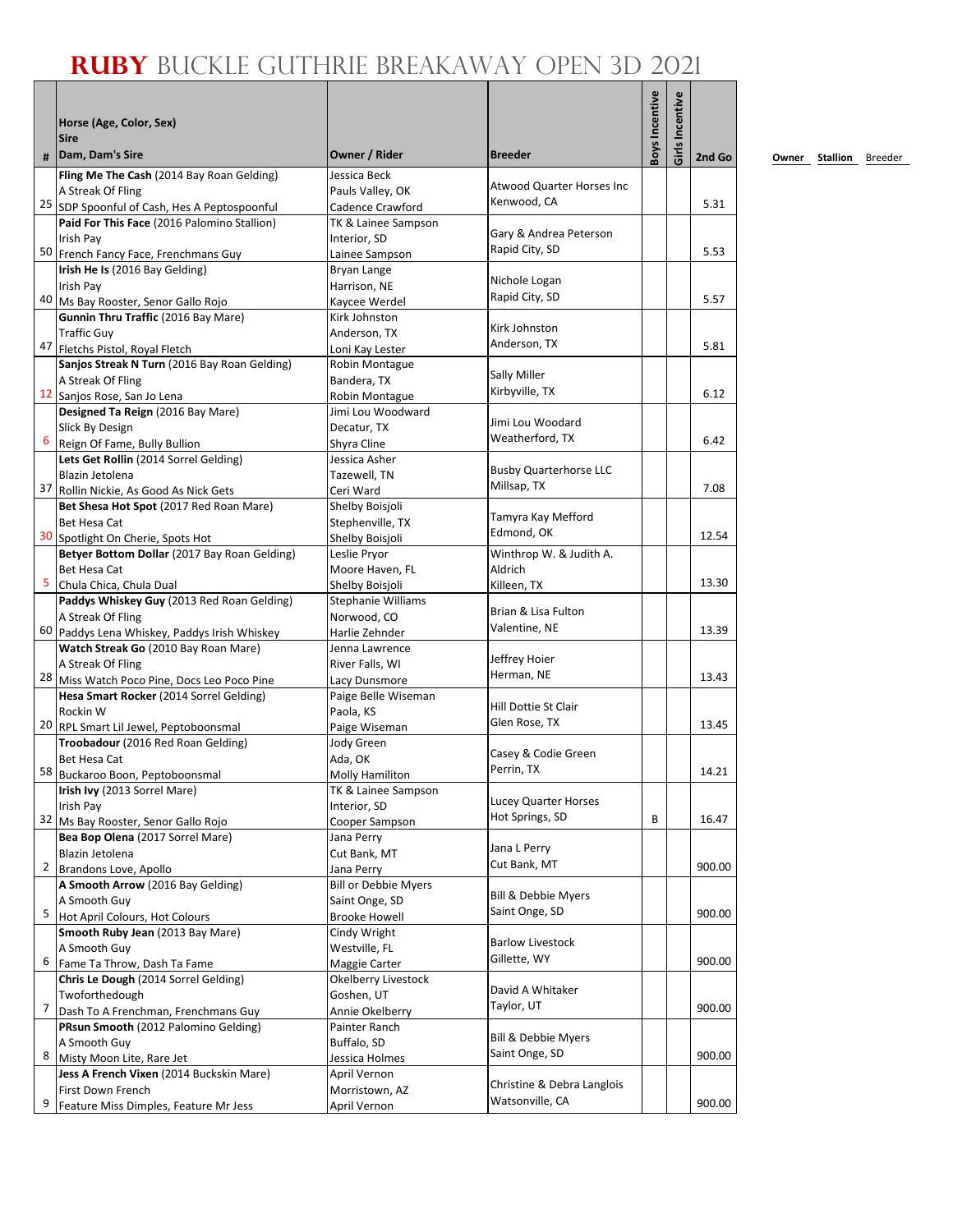|    | Horse (Age, Color, Sex)<br><b>Sire</b>                                               |                                                      |                           | Boys Incentive | Girls Incentive |        |
|----|--------------------------------------------------------------------------------------|------------------------------------------------------|---------------------------|----------------|-----------------|--------|
| #  | Dam, Dam's Sire                                                                      | Owner / Rider                                        | <b>Breeder</b>            |                |                 | 2nd Go |
|    | Pays To Have Faith (2016 Red Roan Mare)                                              | TK & Lainee Sampson                                  | Thomas K Sampson          |                |                 |        |
|    | Irish Pay                                                                            | Interior, SD                                         | Interior, SD              |                |                 | 900.00 |
|    | 10 Torias Little Fling, A Streak Of Fling<br>RB Prince OfA Guy (2015 Sorrel Gelding) | Lainee Sampson<br>Ian & Megan Welles                 |                           |                |                 |        |
|    | <b>Traffic Guy</b>                                                                   | Buffalo, WY                                          | <b>Ronny Bumpus</b>       |                |                 |        |
|    | 11 Peppys Sun Princess, Ninas Peppy Doc                                              | Michelle Alley                                       | Lampasas, TX              |                |                 | 900.00 |
|    | Driftin Thru Traffic (2016 Palomino Mare)                                            | Kirk Johnston                                        |                           |                |                 |        |
|    | <b>Traffic Guy</b>                                                                   | Anderson, TX                                         | Kirk Johnston             |                |                 |        |
|    | 12 Speedywood Blues, Speedywood Cat                                                  | Loni Kay Lester                                      | Anderson, TX              |                |                 | 900.00 |
|    | Hot Irish Twister (2016 Palomino Gelding)                                            | Lyle or Lapriel Clark                                | Michael McNulty           |                |                 |        |
|    | Irish Pay<br>15 Red Hot Twister, Red Hot Quixote                                     | Corrinne, UT<br>Mindy Clark                          | Kamas, UT                 |                |                 | 900.00 |
|    | Mucho Suave (2016 Buckskin Gelding)                                                  | Maesa Kummer                                         |                           |                |                 |        |
|    | A Smooth Guy                                                                         | Briggsdale, CO                                       | Maesa Kummer              |                |                 |        |
|    | 16 Fergies Fling, A Streak Of Fling                                                  | Maesa Kummer                                         | Briggsdale, CO            |                |                 | 900.00 |
|    | Snazzy Lil Dasher (2012 Sorrel Mare)                                                 | Irlbeck Land & Cattle                                | Jud Little                |                |                 |        |
|    | JL Dash Ta Heaven                                                                    | Happy, TX                                            | Ardmore, OK               |                |                 | 900.00 |
|    | 17 Snazzy Nazzy, Relagate                                                            | Danielle Irlbeck                                     |                           |                |                 |        |
|    | Paid For A Fling (2015 Buckskin Gelding)<br>Irish Pay                                | DeAnn Morgan<br>Stephenville, TX                     | Thomas K Sampson          |                |                 |        |
|    | 19 Torias Little Fling, A Streak Of Fling                                            | DeAnn Morgan                                         | Interior, SD              |                |                 | 900.00 |
|    | Goodbye Tax Man (2015 Gray Gelding)                                                  | Kallee Munns                                         |                           |                |                 |        |
|    | The Goodbye Lane                                                                     | Promontory, UT                                       | <b>Kallee Cross Munns</b> |                |                 |        |
|    | 21 JHS Tax Hawk, Skye Dee Dash                                                       | Kallee Munns                                         | Snowville, UT             |                |                 | 900.00 |
|    | SnickelFritz Fling (2009 Bay Gelding)                                                | Mose Hebbert                                         | Mose Hebbert              |                |                 |        |
| 27 | A Streak Of Fling                                                                    | Hyannis, NE                                          | Hyannis, NE               |                |                 | 900.00 |
|    | Snickelfritz Gal, Snickelfritz Jake<br>Hesa Catty Colonel (2012 Gray Gelding)        | <b>Randus Sheets</b><br>Jakup Bender                 |                           |                |                 |        |
|    | Bet Hesa Cat                                                                         | Burleson, TX                                         | Henry Knox                |                |                 |        |
| 29 | Princess Colonel, Triple Colonel                                                     | Luke Coleman                                         | Sedalia, MO               | B              |                 | 900.00 |
|    | Move Over Elvis* (2012 Palomino Stallion)                                            | Kathy Donegan                                        |                           |                |                 |        |
|    | Frenchmans Guy                                                                       | Bluff Dale, TX                                       | Kathy Donegan             |                |                 |        |
|    | 30 BA Dashin Mover, Dashin Elvis                                                     | Lacey Harmon                                         | Bluff Dale, TX            |                |                 | 900.00 |
|    | Smooth Is Fast (2017 Buckskin Mare)                                                  | <b>Bill or Debbie Myers</b>                          | Bill & Debbie Myers       |                |                 |        |
|    | A Smooth Guy                                                                         | Saint Onge, SD                                       | Saint Onge, SD            |                |                 | 900.00 |
|    | 31 Sheza Power Wagon, PYC Paint Your Wagon<br>Rob Em Smooth (2015 Buckskin Gelding)  | <b>Brooke Howell</b><br>Jordan Bassett/Elayne Nevill |                           |                |                 |        |
|    | A Smooth Guy                                                                         | Dewey, AZ                                            | Shane & Hope Sickler      |                |                 |        |
| 35 | Robin Meade, Dash Ta Fame                                                            | Kelsey Treharne                                      | Gladstone, ND             |                |                 | 900.00 |
|    | Lethal By Design (2016 Bay Mare)                                                     | Shelley Spratt                                       |                           |                |                 |        |
|    | Slick By Design                                                                      | Phoenix, AZ                                          | Self Birgit               |                |                 |        |
|    | 36 TR Miss Graygun, Playgun                                                          | Sierra Spratt                                        | Pilot Point, TX           |                |                 | 900.00 |
|    | Born Ta Be A Cowboy* (2016 Buckskin Stallion)                                        | Nichols & Kara Caspers                               | Arrow Y Ranch             |                |                 |        |
|    | Sadies Borntoperform<br>38 Boons Drift Girl, PC Boonlacious                          | New Underwood, SD                                    | Wasta, SD                 |                | G               | 900.00 |
|    | PR Cowboys Moonlite (2013 Bay Mare)                                                  | Jessica Caspers<br>Painter Ranch                     |                           |                |                 |        |
|    | Cowboys Cartel                                                                       | Buffalo, SD                                          | Painter Ranch             |                |                 |        |
|    | 41 Misty Moon Lite, Rare Jet                                                         | Jessica Holmes                                       | Buffalo, SD               |                |                 | 900.00 |
|    | Fast N Frosty Fling (2015 Bay Roan Mare)                                             | Coy & Maesa Kummer                                   |                           |                |                 |        |
|    | A Streak Of Fling                                                                    | Briggsdale, CO                                       | Monica McClung<br>May, OK |                |                 |        |
|    | 42 Bugs With Frosting, Dash Ta Fame                                                  | Maesa Kummer                                         |                           |                |                 | 900.00 |
|    | DM High Roller (2017 Palomino Stallion)                                              | LaTricia Mundorf                                     | Jo & Latricia Duke        |                |                 |        |
| 44 | French Streaktovegas<br>Happy To Run Em, Firewaterontherocks                         | Three Rivers, TX<br>Sequin Brewer                    | Three Rivers, TX          |                |                 | 900.00 |
|    | Streakin Lil Wayne* (2014 Bay Roan Stallion)                                         | Tricia Aldridge                                      |                           |                |                 |        |
|    | A Streak Of Fling                                                                    | Sanger, TX                                           | Monica Mcclung            |                |                 |        |
|    | 45 Lady Bug Biankus, Our Hush Money                                                  | <b>Mckenzie Wansing</b>                              | May, OK                   |                |                 | 900.00 |
|    | RSR Speed Com Manny (2014 Palomino Gelding)                                          | Okelberry Livestock                                  |                           |                |                 |        |
|    | PC Redwood Manny                                                                     | Goshen, UT                                           | TK Swan Jr                |                |                 |        |
|    | 46 Speed Dot Com, Sixarun                                                            | Annie Okelberry                                      | Kaysville, UT             |                |                 | 900.00 |
|    | Dial A Blazin Bunny (2016 Brown Gelding)                                             | Julia Clark                                          | Julia R Ewing-Clark       |                |                 |        |
| 49 | Blazin Jetolena<br>Bullys Dialed In, Bully Bullion                                   | Rolling Fork, MS<br>Maggie Carter                    | Rolling Fork, MS          |                |                 | 900.00 |
|    |                                                                                      |                                                      |                           |                |                 |        |

**2nd Go Owner Stallion** Breeder